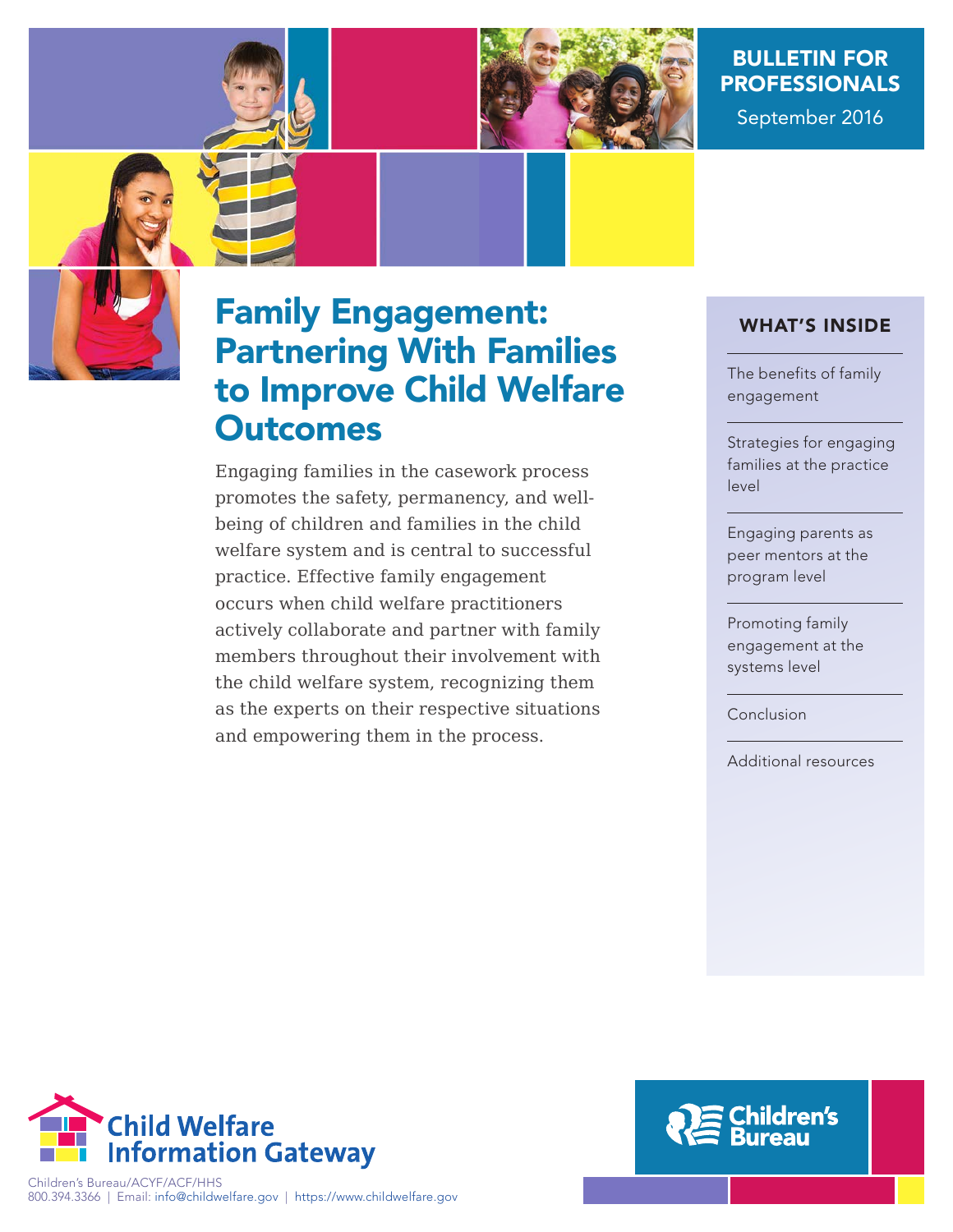Family engagement is a family-centered and strengthsbased approach to making decisions, setting goals, and achieving desired outcomes for children and families. At its best, family engagement encourages and empowers families to be their own champions, working toward case goals that they have helped to develop based on their specific family strengths, resources, and needs. This partnership between caseworkers and families is founded on the principle of communicating openly and honestly in a way that supports disclosure of culture, family dynamics, and personal experiences to meet the individual needs of every family and child. Additionally, family engagement is recognized as essential to success across the human services and education fields and is now considered a core competency in educational programs accredited by the Council on Social Work Education (California State University, Institute for Community Collaborative Studies, 2014).

This bulletin for professionals provides an overview of the foundational elements of the family engagement approach, followed by strategies—including State and local examples—and promising practices for implementing this approach at the case level, peer level, and systems level.

# The Benefits of Family Engagement

A family engagement approach to casework views families as the experts on their unique challenges and seeks to support them in developing solutions. This strengthsbased approach empowers and encourages families to partner with child welfare professionals to plan the best services and resources for the family to ensure child safety and, in turn, improve outcomes for children and families. Including families in decision-making and planning processes enhances the fit between family needs and services and makes it more likely the family will participate in services and complete the case plan (Bossard, Braxton, & Conway, 2014).

# Family Empowerment

Recognizing the many benefits that come with family engagement, the Children's Bureau Capacity Building Center for States, part of the broader Child Welfare Capacity Building Collaborative, is endorsing a framework of family empowerment at all levels of child welfare. The Center is working with States to assess their family empowerment models and their capacity to represent family interests at the practice, program, and policy levels.

For more information, visit the Capacity Building Collaborative Center for States website at [https://](https://capacity.childwelfare.gov/states/focus-areas/family-empowerment/) [capacity.childwelfare.gov/states/focus-areas/](https://capacity.childwelfare.gov/states/focus-areas/family-empowerment/) [family-empowerment/.](https://capacity.childwelfare.gov/states/focus-areas/family-empowerment/)

Rather than a single tool, family engagement represents a mindset and approach that can reap extensive benefits, including:

Family preservation. Involving family members early in the casework process may eliminate the need for a child to be placed outside of the home.

An enhanced helping relationship. A family's belief that all its members are respected—and that its strengths, challenges, concerns, and cultural differences are recognized and accepted—strengthens the relationship with the caseworker. This creates a confidence in the process that increases the chances for a successful intervention.

Increased family buy-in. Families are more likely to commit to achieving case goals when they help to make decisions about a plan that will affect them and their children.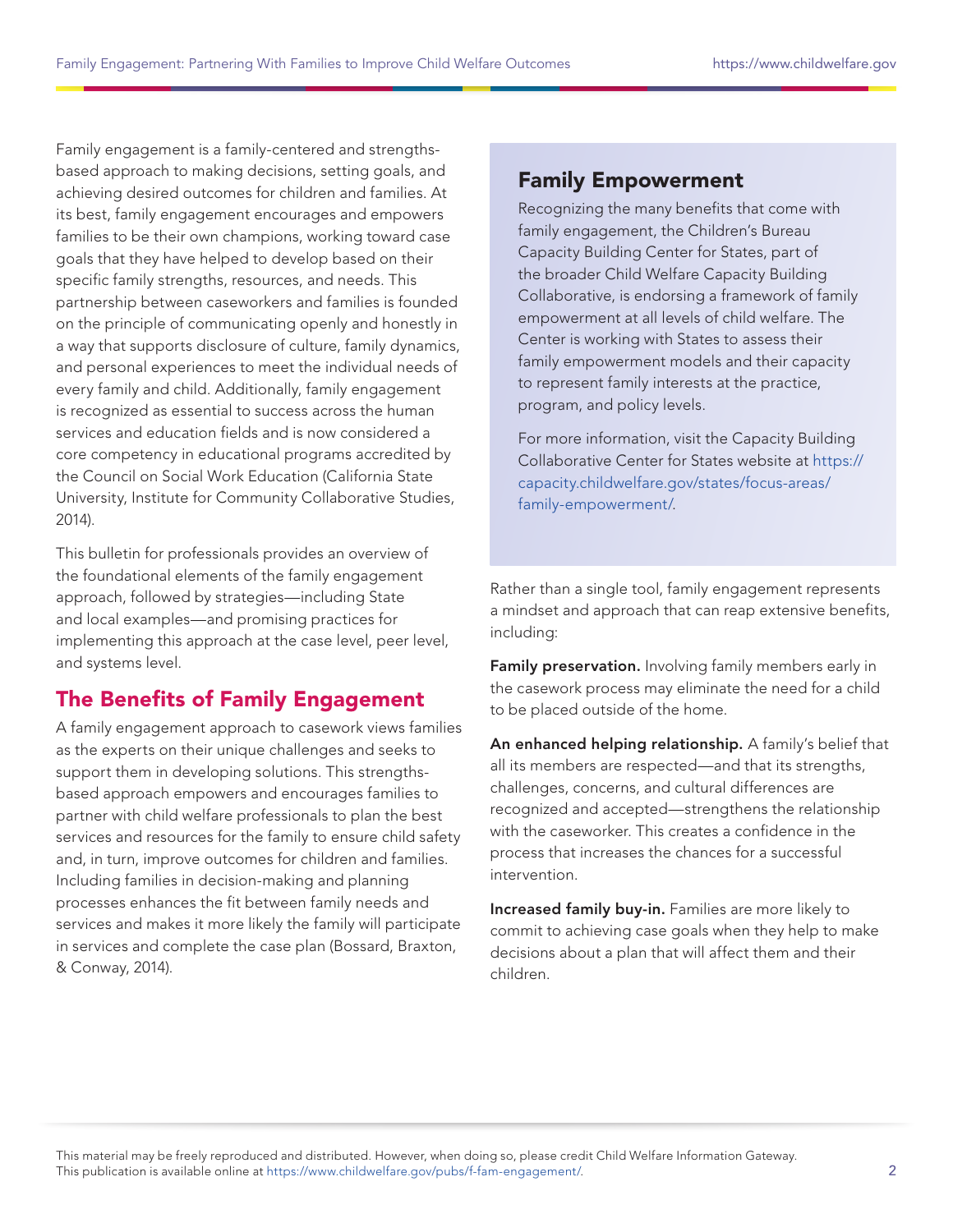Expanded options. The inclusion of kin and extended family members early in case planning increases the number of individuals willing to help with child care, transportation, etc., and expands placement and permanency options for children when in-home care is not feasible. The caseworker should defer to the family to identify potential helpful connections, recognizing that some people who play an important role may be "fictive kin"—those who may not be related, but who have an emotionally significant relationship with the family or child.

#### Improved quality and focus of caseworker visits.

The partnership developed between the family and caseworker enhances the assessment process and the level of engagement, resulting in more constructive meetings and more positive outcomes (Gladstone et al., 2012).

Enhanced family decision-making skills. Involvement in a strengths-based decision-making process where appropriate approaches to problem-solving are modeled—gives family members new strategies for communicating and problem-solving.

More targeted services. In a collaborative partnership, caseworkers and family members are better able to identify a family's unique needs and develop relevant and culturally appropriate service plans that address underlying needs, build on family strengths, and draw from community supports (Pinsoneault & Fiermonte, 2013).

#### Challenges to Family Engagement

Child welfare practitioners face numerous challenges to engaging birth parents and extended family members on a regular basis, not the least of which is an unreceptive or nonresponsive family. Family members may be uneasy and mistrusting of the child welfare system for fear of losing their children permanently and choose not to engage with child welfare professionals. While caseworkers may often feel as though they are going down a one-way street with an unreceptive family, they should continue to pursue engagement as a best practice throughout the casework life cycle: intake, screening,

planning, reviews, and closure. Training caseworkers in "reactance theory"—reframing client resistance as a normal and expected response to a lost or threatened personal freedom—may be helpful (Mirick, 2014).

Other factors that may impede engagement include issues related to poverty, single parenting, substance use and mental health, individual caseworker bias, lack of cultural competence, and agency culture (UC Davis Human Services Northern California Training Academy, 2009). Some of these family stressors—particularly substance use, mental health, and cultural barriers—often benefit from intentional collaboration across service sectors, such as behavioral health and the education system.

To encourage family engagement across disciplines, the Children's Bureau launched the Family Engagement Inventory (FEI) in December 2014 as a means of infusing family voice and strengthening families in the many systems that serve children: child welfare, juvenile justice, behavioral health, early childhood education, and education. The FEI is designed to provide updated information to those who work directly with children and families and those who manage programs and make policy. Professionals can use the FEI to compare approaches across the five fields, access key information and links to relevant websites, and find practical examples, among other things ([http://www.childwelfare.](http://www.childwelfare.gov/fei/) [gov/fei/\)](http://www.childwelfare.gov/fei/).

An example of school-parent family engagement work is the Dual Capacity Building Framework for Family-School Partnerships, a Department of Education initiative to boost the capacity of school staff and families to work together on behalf of student achievement ([http://www2.](http://www2.ed.gov/documents/family-community/partnership-frameworks.pdf) [ed.gov/documents/family-community/partnership](http://www2.ed.gov/documents/family-community/partnership-frameworks.pdf)[frameworks.pdf\)](http://www2.ed.gov/documents/family-community/partnership-frameworks.pdf).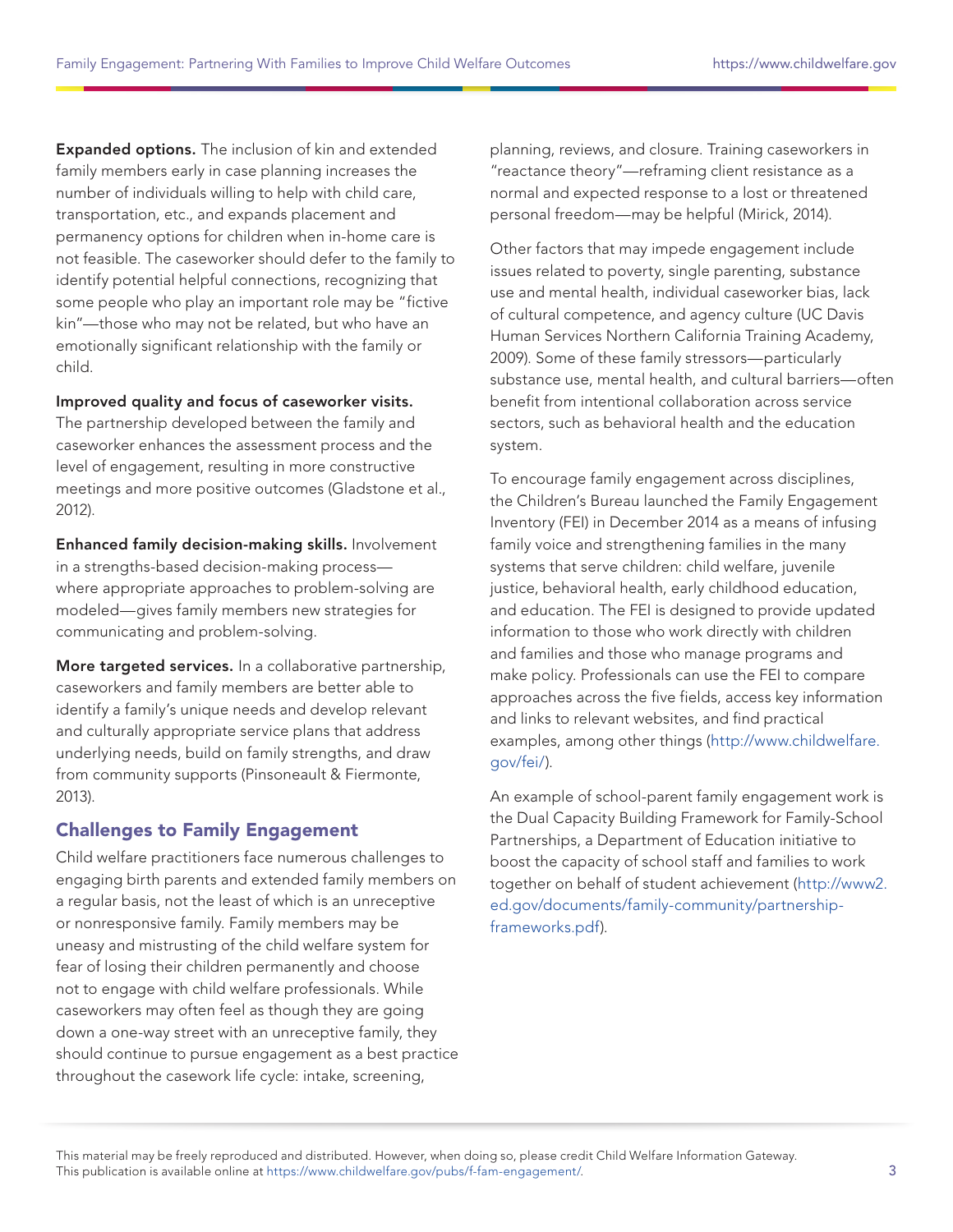Additional family engagement strategies to address these needs in the education and mental health sectors include:

- **Intentional efforts by schools to create welcoming** and culturally competent parent and caregiver communities with opportunities for family involvement (see National Center for Family and Community Connections with Schools at [http://www.sedl.org/](http://www.sedl.org/connections/) [connections/](http://www.sedl.org/connections/) and U.S. Department of Education Family and Community Engagement at [http://www.ed.gov/](http://www.ed.gov/family-and-community-engagement/) [family-and-community-engagement/](http://www.ed.gov/family-and-community-engagement/))
- **Family network organizations familiar with local** community needs, cultural diversity, and economics (e.g., Strengthening Families Program at [www.](www.strengtheningfamiliesprogram.org) [strengtheningfamiliesprogram.org\)](www.strengtheningfamiliesprogram.org)
- **Parent and family education programs to improve** family functioning, prevent behavioral issues, and promote mental health (e.g., National Federation of Families for Children's Mental Health at [www.ffcmh.](www.ffcmh.org) [org,](www.ffcmh.org) Bridge to Hope at http://bridge2hope.org/, and Mental Health America at [www.mentalhealthamerica.](www.mentalhealthamerica.net) [net](www.mentalhealthamerica.net))
- Out-of-school-time (OST) programs to support children and youth before and after school and during summer vacations to boost educational outcomes in disadvantaged communities (see Engaging Families in Out of School Time Programs Toolkit: Tools to Strengthen After School and Youth Programs by Increasing Family Involvement at [http://www.bostnet.](http://www.bostnet.org/wp-content/uploads/2014/07/Handout-B-Engaging-Families-Toolkit.pdf) [org/wp-content/uploads/2014/07/Handout-B-](http://www.bostnet.org/wp-content/uploads/2014/07/Handout-B-Engaging-Families-Toolkit.pdf)[Engaging-Families-Toolkit.pdf\)](http://www.bostnet.org/wp-content/uploads/2014/07/Handout-B-Engaging-Families-Toolkit.pdf)

# Strategies for Engaging Families at the Practice Level

Comprehensive family engagement improves outcomes and is a best practice throughout the life of a child welfare case. There are numerous steps caseworkers can take to partner with families.

#### The Basics of Practice-Level Engagement

Quality family engagement starts at the practice level. Effective, collaborative case planning relies on the caseworker's transparent efforts to continuously engage family members and others as appropriate, including:

- Gathering and assessing information in order to visualize the family system
- **I** Identifying behaviors and conditions that need to change
- Matching strengths and needs with solutions and services
- Reviewing, tracking, and acknowledging progress regularly
- **•** Determining readiness for key case transition points, such as reunification
- Marshaling supports for relapse prevention as needed
- Preparing for case closure

In addition, when a child enters out-of-home care, a vital step in establishing communication and building a relationship with the family is the "icebreaker meeting" between birth and foster families that ideally should take place within the first week of removal. These meetings allow for valuable information sharing about a child's needs, strengths, and preferences, helping to minimize the trauma a child may experience as a result of placement. For more information, see Resources for Planning Icebreaker Meetings Between Birth and Foster Parents, a 2012 guide issued by the Annie E. Casey Foundation, at [http://www.aecf.org/resources/](http://www.aecf.org/resources/icebreaker-meetings/) [icebreaker-meetings/.](http://www.aecf.org/resources/icebreaker-meetings/)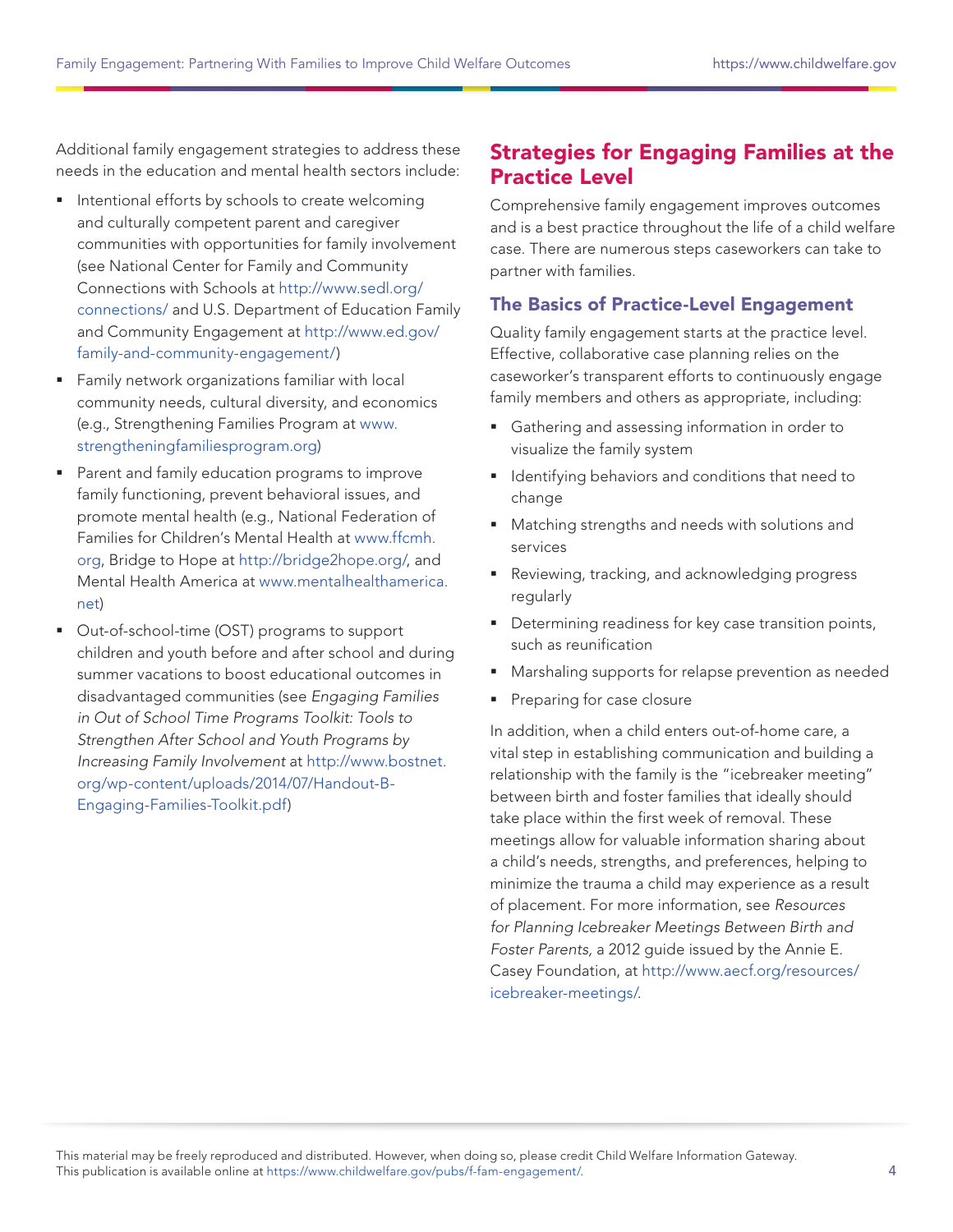Following are multiple approaches caseworkers can use to promote family engagement in daily practice:

#### Using Supportive Behaviors

- **Providing cultural competency for special populations,** e.g., Latino families (Rivera-Rodriguez, 2014)
- Balancing discussions of problems with the identification of strengths and resources
- **EXECUTE:** Listening to and addressing issues that concern the family
- Helping families meet concrete needs, e.g., housing, food, utilities, child care
- **Setting goals that are mutually agreed upon and may** be generated primarily by the family and stated in their language
- **Fiddio Frocusing on improving family members' skills rather** than providing insights
- **Providing family members with choices whenever** possible
- Obtaining commitment from the family that they will engage in mutually identified tasks
- **Sharing openly with family members about what to** expect with regard to timelines, and, when applicable, court issues
- Conducting frequent and substantive caseworker visits with the parents, caregivers, and children
- **Using effective and agency approved Internet, social** media, and smart phone technologies to engage families (Edwards-Gaura, Whitaker & Self-Brown, 2014; Florida's Center for Child Welfare, 2013; Cahalane & Fusco, 2011)
- Recognizing and praising progress

There are additional practices that will help make case planning meetings more fluid and productive and encourage the development of a partnership between child welfare staff and families, such as:

**Inviting participation from those identified by the** family as being part of its support system, including extended family members or individuals external to the family, such as friends, teachers, and clergy

- Clarifying expectations, roles, responsibilities, and goals
- **Communicating regularly with family members to** minimize the possibility of unanticipated issues being raised during a meeting
- **Considering family members' other obligations, such** as employment, when scheduling meetings
- Assisting family members with practical issues that may prevent them from attending meetings, such as child care and transportation
- **Providing a welcoming physical environment for** the meeting (e.g., enough space for all members or accessibility for individuals with disabilities)
- **I** Incorporating the child in the meeting through an alternative means if s/he is unable to participate or be present (e.g., use of photographs or artwork) (Healy, Darlington & Yellowless, 2011; Dawson & Berry, 2001)

#### Instituting Family Teaming Models

The hallmark of family engagement practice is involving a broad team of interested family members in a child's or a family's case plan. When it comes to putting together a family team, child welfare practitioners have several options, including family group decisionmaking, family team conferencing, permanency teaming, and team decision-making meetings. For a detailed description of how these four particular approaches to family teaming models compare and contrast, visit [http://www.aecf.org/m/resourcedoc/](http://www.aecf.org/m/resourcedoc/FourApproachestoFamilyTeamMeetings.pdf) [FourApproachestoFamilyTeamMeetings.pdf.](http://www.aecf.org/m/resourcedoc/FourApproachestoFamilyTeamMeetings.pdf)

Family teaming is based on the belief that family members should be key players on a strengths-based, solutionfocused team that values the family's voice and focuses on the child's safety, permanency, and well-being (Annie E. Casey Foundation, 2013). These approaches bring together a team of family members, extended relations, and others who are significant to the family to discuss the issues, consider alternative solutions, make decisions, and develop a plan. Such approaches can strengthen family relationships, prevent unnecessary placement and placement disruption, and help caseworkers identify and nurture a system of family supports. Caseworkers often engage fathers and paternal family members separately,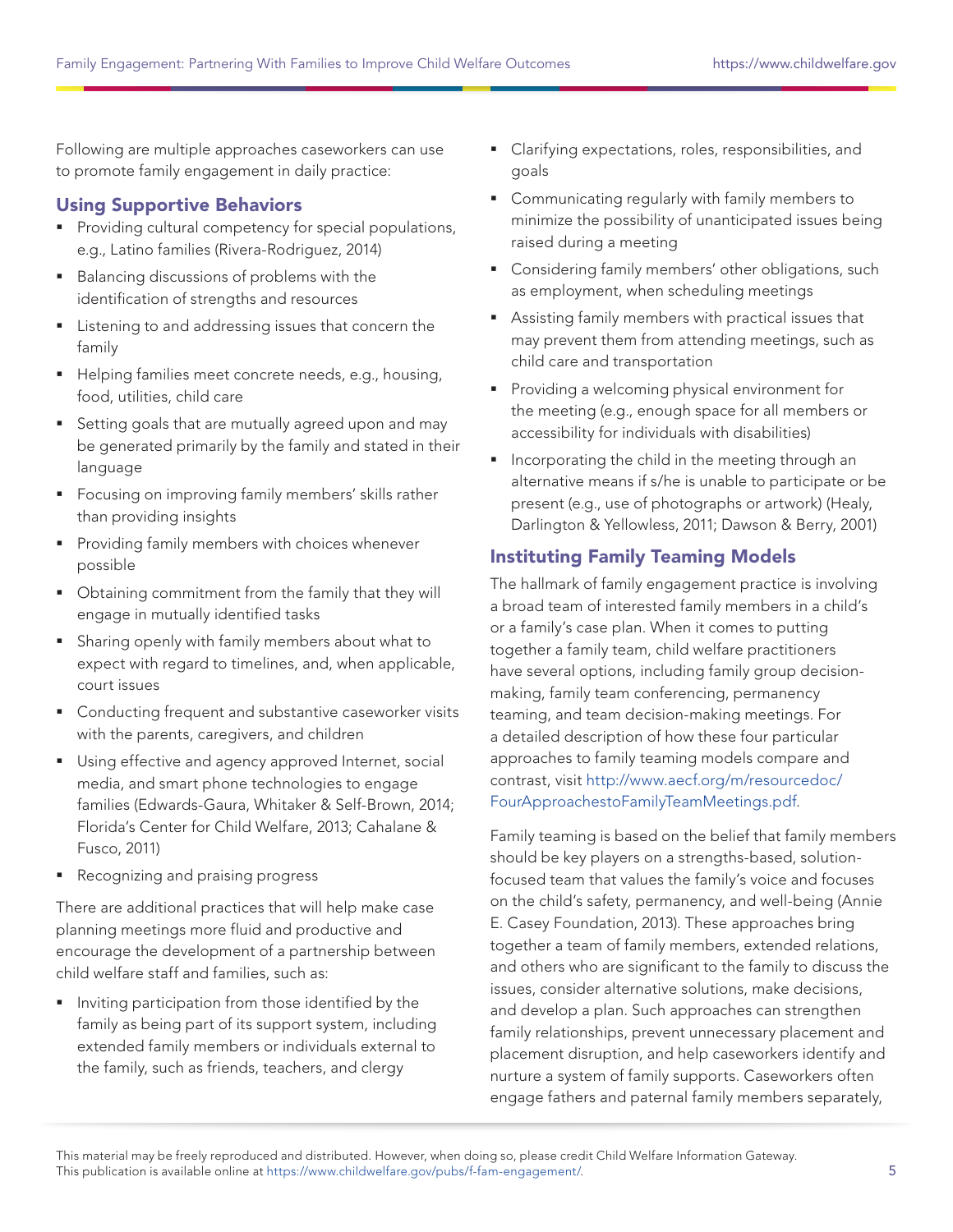but making them part of the family team early on might be more effective in terms of expanding the number of engaged family members and improving outcomes.

Family-group decision-making (FGDM) allows the family to assume a primary role when children come to the attention of the child welfare system and considers "the family" as a broad social construct that includes not only the birth family, but next-of-kin and extended relations, friendships, and communities—all of whom can contribute to the long-term well-being of children. FGDM brings family members who might otherwise be at odds with the system to the table. The collaborative decisionmaking process that ensues is designed to enhance the trust of both family members and child welfare agency staff, increasing the chances for more long-term positive outcomes (McMurphy, Barnes, & Merkel-Holguin, 2012).

A 3-year project funded by a Children's Bureau Family Connection grant—No Place Like Home—looked at the effectiveness of FGDM in helping to prevent children receiving in-home services from entering or reentering foster care. The project centered on three child welfare agencies with well-established FGDM programs: Larimer County Department of Human Services, Colorado; South Dakota Department of Social Services, Rapid City; and Texas Department of Family and Protective Services, Dallas and Tarrant Counties; with the support of the Kempe Center for the Prevention and Treatment of Child Abuse and Neglect and Casey Family Programs.

The results showcase the importance of fidelity to the evaluation model and how caseworker attitudes and family buy-in can influence outcomes (e.g., was there a professional orientation toward child safety versus family preservation?). Ultimately, the report notes that the very complex methodology had several important limitations and may require a longer-term look.

The December 2015 No Place Like Home Final Progress Report is available at [https://library.childwelfare.gov/cwig/](https://library.childwelfare.gov/cwig/ws/library/docs/gateway/Blob/103415.pdf?w=+NATIVE%28%27recno%3D103415%27%29&upp=0&rpp=10&r=1&m=1) [ws/library/docs/gateway/Blob/103415.](https://library.childwelfare.gov/cwig/ws/library/docs/gateway/Blob/103415.pdf?w=+NATIVE%28%27recno%3D103415%27%29&upp=0&rpp=10&r=1&m=1) [pdf?w=+NATIVE%28%27recno%3D103415%27%29&up](https://library.childwelfare.gov/cwig/ws/library/docs/gateway/Blob/103415.pdf?w=+NATIVE%28%27recno%3D103415%27%29&upp=0&rpp=10&r=1&m=1)[p=0&rpp=10&r=1&m=1](https://library.childwelfare.gov/cwig/ws/library/docs/gateway/Blob/103415.pdf?w=+NATIVE%28%27recno%3D103415%27%29&upp=0&rpp=10&r=1&m=1).

The family team meeting strategy has been effectively employed with recipients of Federal supportive housing grants at demonstration sites in Cedar Rapids, IA; San Francisco, CA; and in the State of Connecticut. These sites are part of the Partnerships to Demonstrate the Effectiveness of Supportive Housing for Families in the Child Welfare System project (funded by the U.S. Department of Health and Human Services' Administration on Children, Youth and Families), a demonstration project to test whether supportive housing can end homelessness and foster care placement among families with complex challenges, such as substance use and mental health issues. The family teaming strategy is part of the strengths-based, trauma-informed approach to addressing family service needs at these demonstration sites (Child Welfare and Supportive Housing Resource Center, 2015).

The project report makes the following observations:

- Families must be present, prepared, and supported
- Successful meetings depend on adherence to protocols and attention to training and coaching
- **Efforts to identify and engage supports must be** continuous and aimed at expanding the team
- Regular meetings are important for team accountability, but interim follow-up is essential

More information about this Federal initiative is available at [http://www.csh.org/csh-solutions/serving-vulnerable](http://www.csh.org/csh-solutions/serving-vulnerable-populations/families/child-welfare-and-supportive-housing-resource-center/partnerships-to-demonstrate-the-effectiveness-of-supportive-housing-for-families-with-child-welfare-involvement/)[populations/families/child-welfare-and-supportive](http://www.csh.org/csh-solutions/serving-vulnerable-populations/families/child-welfare-and-supportive-housing-resource-center/partnerships-to-demonstrate-the-effectiveness-of-supportive-housing-for-families-with-child-welfare-involvement/)[housing-resource-center/partnerships-to-demonstrate](http://www.csh.org/csh-solutions/serving-vulnerable-populations/families/child-welfare-and-supportive-housing-resource-center/partnerships-to-demonstrate-the-effectiveness-of-supportive-housing-for-families-with-child-welfare-involvement/)[the-effectiveness-of-supportive-housing-for-families-with](http://www.csh.org/csh-solutions/serving-vulnerable-populations/families/child-welfare-and-supportive-housing-resource-center/partnerships-to-demonstrate-the-effectiveness-of-supportive-housing-for-families-with-child-welfare-involvement/)[child-welfare-involvement/.](http://www.csh.org/csh-solutions/serving-vulnerable-populations/families/child-welfare-and-supportive-housing-resource-center/partnerships-to-demonstrate-the-effectiveness-of-supportive-housing-for-families-with-child-welfare-involvement/)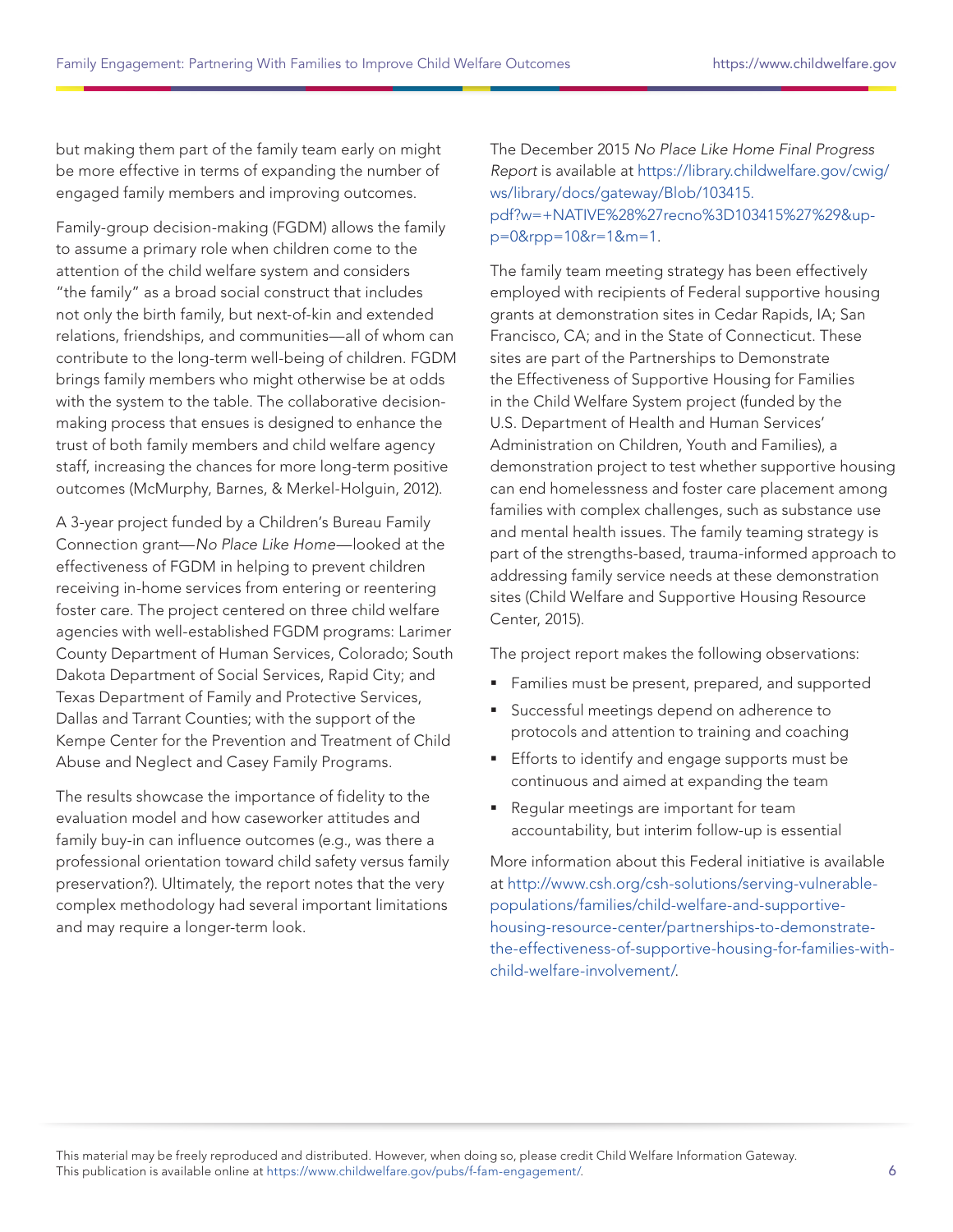## Incorporating Family Finding

Family finding includes casting a wide net to identify and search for family members and other important people in the lives of children in foster care, making them aware that children have entered care, and then engaging family members in the case decision-making process, including the development and fulfillment of case plans. Although family finding was initially viewed as a tool to enhance permanency for youth aging out of foster care, the Fostering Connections to Success and Increasing Adoptions Act of 2008 requires State agencies to identify and locate family members within 30 days of removing a child from his or her home. The goal of family finding is to provide numerous safeguards for child and family wellbeing by identifying a lifetime family support network and maintaining existing family relationships. This can help to empower the family in emotional and legal permanency decisions and provide children with multiple adult resource connections once they leave foster care (Wentz & Beck, 2012).

Family finding can be challenging, particularly when caseworkers have limited resources or when family members are resistant to agency or court involvement or are at odds with certain family members. Engaging family members may also require financial assistance and additional childcare, therapeutic, or administrative supports to care for children (Jordan & Williams, 2014). Family finding is linked to a greater number of family supports for children in out-of-home care and a higher likelihood that a child will have at least one consistent relationship with an emotionally supportive adult. It has also been shown to yield more adoptive placements with a relative than traditional child welfare services, resulting in greater permanency options (Landsman, Boel-Studt, & Malone, 2014).

#### *"You gave me back my family that I lost and haven't been a part of for a while. Thank you."*

— Family member participant, Hawaii DHS grant project

The Family Connection Discretionary Grants project in Hawaii demonstrated that when family finding exercises were launched early in casework, children were less likely to be removed from the home, and that if they were removed, they were in care for a shorter period of time. It also showed that within 12 months of such an intervention, more children were reunified and fewer children remained in out-of-home nonrelative foster care than those who did not receive such services. Further, more family connections were identified (Hawaii Department of Human Services, 2012).

The Hawaii grant was administered by EPIC 'Ohana, Inc., a family-focused nonprofit agency that "strives to create an atmosphere of respect by providing participants a place to be heard and an opportunity to feel like a part of the solution." 'Ohana-directed family conferences allowed for family-directed meetings and included a discussion of goals, family values, and strengths; an airing of shared concerns and legal issues; identification of available family, community, and professional supports; and private family time (EPIC 'Ohana, Inc. & Hawaii Department of Human Services, 2014).

The 3-year grant concluded in 2012, but resulted in a safety net in Hawaii that ensures all children new to care are automatically identified and receive family finding and 'Ohana conferencing services. For more information on EPIC 'Ohana, Inc., visit its website at [http://www.](http://www.epicohana.info/) [epicohana.info/.](http://www.epicohana.info/)

#### Encouraging Father Involvement

The role of fathers is a key piece of the broader family finding effort, and efforts to locate and engage nonresident fathers are often the first step in the process. Potentially important relationships and permanency options are overlooked when fathers and paternal relatives are underrepresented. The findings from Round 2 of the Federal Child and Family Services Reviews (CFSRs) shows that of the reviewed cases, fathers were engaged in less than half—only 47 percent—compared to reported mother engagement, which was at 71 percent (U.S. Department of Health and Human Services [HHS], 2011). The Children's Bureau conducts the CFSRs, which are periodic reviews of State child welfare systems.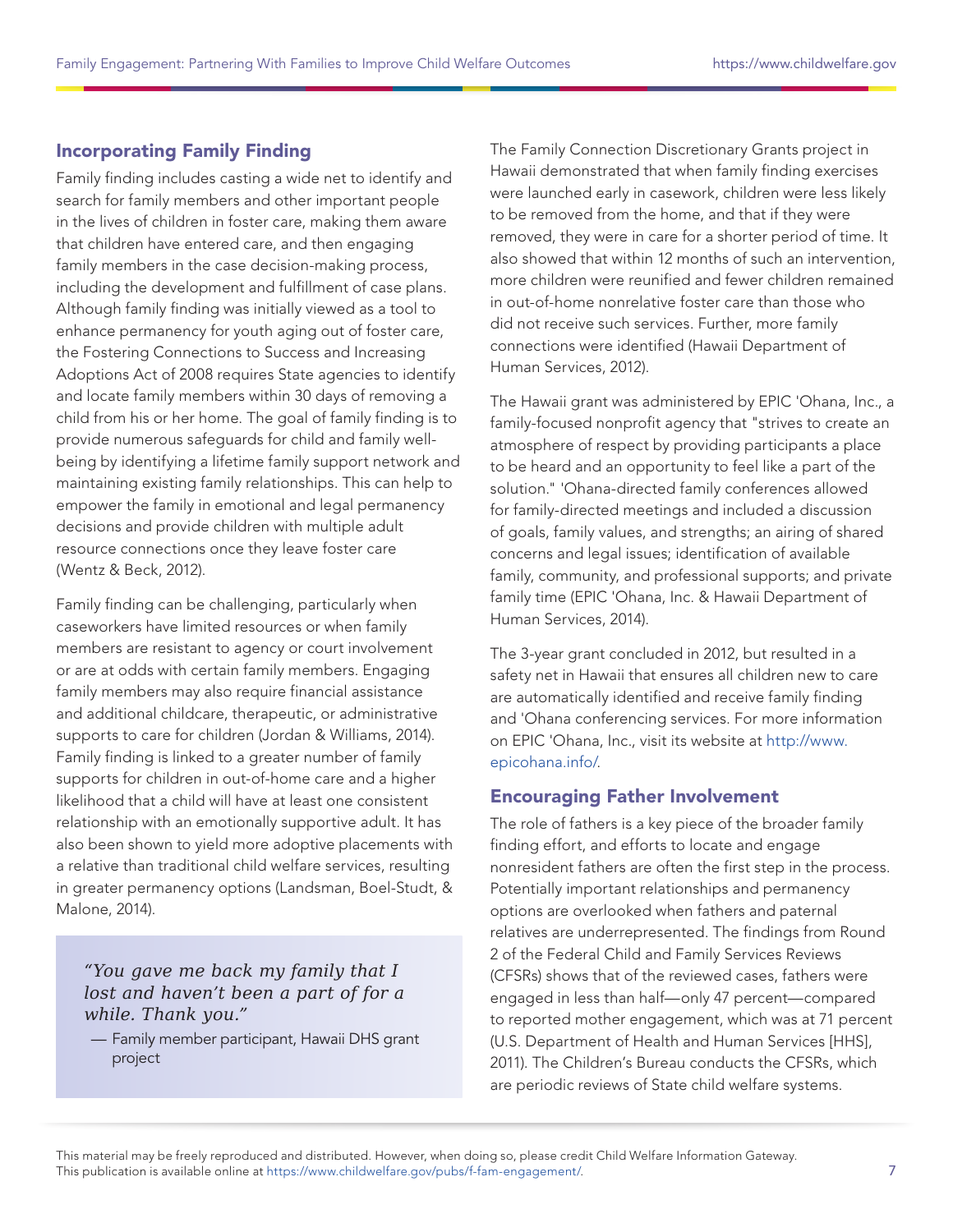A recent study of child welfare workers funded by the Annie E. Casey Foundation points to major barriers to father engagement and also offers suggestions for how child welfare professionals can encourage their involvement (Coakley, Kelley, & Bartlett, 2014):

#### Barriers to Engagement

- **•** Ongoing relationship difficulties with the mother
- Substance use problems
- Lack of a valid address or working phone number for contact purposes
- **Distrust of agency and/or caseworker**

#### Steps to Engagement

- Use diligent efforts to identify, find, communicate with, and engage fathers
- **Offer fathers the same services and supports that** mothers receive, and treat them equally
- Address father-specific needs (community services, father support groups, counseling, housing and employment services, etc.)
- **Ensure a constructive caseworker-father relationship**

For additional information, see:

National Fatherhood Initiative website at [http://www.](http://www.fatherhood.org) [fatherhood.org](http://www.fatherhood.org).

A Guide for Father Involvement in Systems of Care, featuring strategies for systems and families, especially those who are involved in systems of care, to help fathers become more involved. Available at [http://www.](http://www.tapartnership.org/docs/Father%20Involvement%20Guide_June%202013.pdf) [tapartnership.org/docs/Father%20Involvement%20](http://www.tapartnership.org/docs/Father%20Involvement%20Guide_June%202013.pdf) [Guide\\_June%202013.pdf.](http://www.tapartnership.org/docs/Father%20Involvement%20Guide_June%202013.pdf)

Best Practice Guide for Engaging Fathers and Non-Residential Parents, issued by the North Carolina Department of Social Services and available at [http://web.](http://web.archive.org/web/20150129185453/http://www.ncdhhs.gov/dss/best_practices_pilot/misc/Practice%20Guide%20for%20Fatherhood%20Engagement.pdf) [archive.org/web/20150129185453/http://www.ncdhhs.gov/](http://web.archive.org/web/20150129185453/http://www.ncdhhs.gov/dss/best_practices_pilot/misc/Practice%20Guide%20for%20Fatherhood%20Engagement.pdf) [dss/best\\_practices\\_pilot/misc/Practice%20Guide%20](http://web.archive.org/web/20150129185453/http://www.ncdhhs.gov/dss/best_practices_pilot/misc/Practice%20Guide%20for%20Fatherhood%20Engagement.pdf) [for%20Fatherhood%20Engagement.pdf](http://web.archive.org/web/20150129185453/http://www.ncdhhs.gov/dss/best_practices_pilot/misc/Practice%20Guide%20for%20Fatherhood%20Engagement.pdf).

#### Employing the Solution-Based Casework Approach

Solution-Based Casework (SBC) embraces family engagement with three theoretical foundations: family life cycle theory, relapse prevention/cognitive behavioral therapy theory, and solution-focused family therapy (Antle et al., 2008). SBC assumes full partnership with every family as its goal and considers a family's unique lifestyle patterns to inform and promote the skills needed to prevent negative behaviors.

In SBC, family empowerment drives case planning and is focused on:

- Capitalizing on family strengths
- Setting goals that use a family's specific language and culture to support family "ownership"
- **Creating concrete goals specifically matched to the** family's needs
- Tracking progress with the family and celebrating successes along the way

SBC has proven to be an effective partnership that results in improved outcomes, including:

- Greater follow through from referrals to services
- Increase in number of families signing their case plans—an important indicator of involvement
- Higher likelihood that tasks and goals will be achieved
- **Fewer recidivism referral reports for repeat** maltreatment

For more information, visit [http://www.solutionbasedcasework.com.](http://www.solutionbasedcasework.com)

#### Using the Motivational Interview

The practice of motivational interviewing may be particularly useful in getting parents to recognize the potential benefits of participating in a home-based family support program. When skillfully employed, this technique helps an individual see the possibilities for and merit in—positive change and then encourages and supports them in this effort. The practice requires a caseworker to listen empathetically and build trust with the family before pushing for change. If the caseworker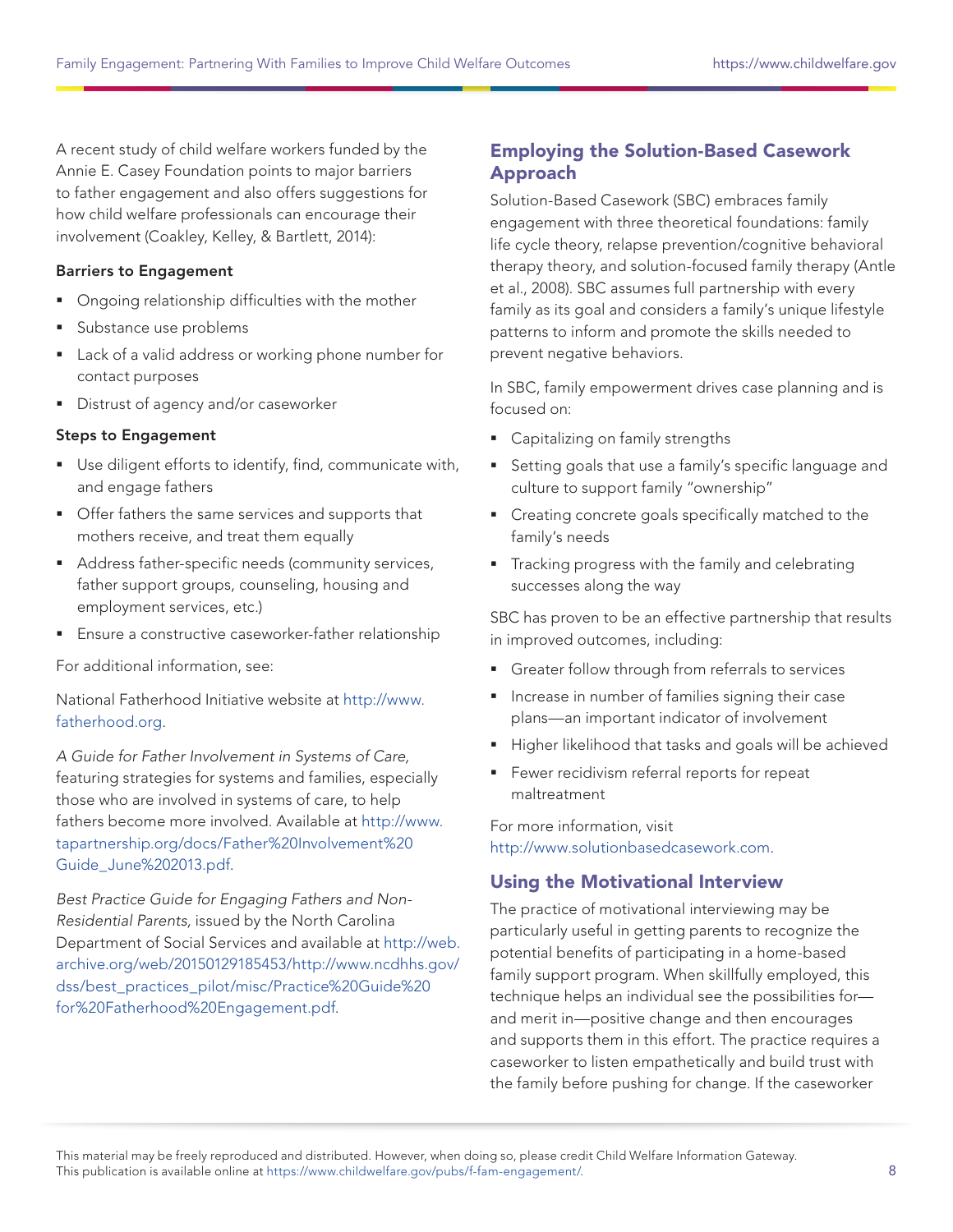neglects to do this, a parent may resist change and put children at further risk. Child welfare workers trained in motivational interviewing are more apt to develop an empathetic and less confrontational style, which has been shown to result in greater parental cooperation and follow-through (Iannos & Antcliff, 2013) and benefit casework practice overall.

For additional information, see [http://cascw.umn.edu/](http://cascw.umn.edu/portfolio-items/motivational-interviewing-module/) [portfolio-items/motivational-interviewing-module/](http://cascw.umn.edu/portfolio-items/motivational-interviewing-module/).

## Developing Cultural Competence

Caseworkers should be trained in cultural competence so they are more culturally sensitive and responsive, particularly in areas with culturally diverse populations and when working with family members or youth who have identified as lesbian, gay, bisexual, transgender, or questioning (LGBTQ). A deficit in understanding the cultural needs, values, and strengths of an at-risk population may undermine the quality of a family's case plan and provided services (Rivera-Rodriguez, 2014). A lack of cultural sensitivity may lead to assumptions and misconceptions that can result in limited family engagement, frustrated efforts, and misguided resources.

For example, the number of Latino children in the child welfare system has grown substantially in the last 2 decades, and there is a proportional need for culturally competent providers. Because the Latino community is very entrenched in its own social networks, accessing outside services can be challenging. Language barriers and immigration status may keep at-risk families beneath the radar. Developing parent mentors within the Latino community holds promise for helping this population to access services (Ayon, 2011).

The National Family Preservation Network offers training in cultural competence [\(http://nfpn.org/products/253](http://nfpn.org/products/253-cultural-competence.html) [cultural-competence.html\)](http://nfpn.org/products/253-cultural-competence.html). For additional resources on cultural competence, including guidelines on sensitivity and responsiveness when working with LGBTQ youth, see:

- **The National Center for Cultural Competence website** at <http://nccc.georgetown.edu/>
- A list of resources on cultural competence at [http://](http://www.tapartnership.org/COP/CLC/default.php/) [www.tapartnership.org/COP/CLC/default.php/](http://www.tapartnership.org/COP/CLC/default.php/)

 "Self-Assessment Checklist for Personnel Providing Services and Supports to LGBTQ Youth and Their Families" at [http://nccc.georgetown.edu/documents/](http://nccc.georgetown.edu/documents/Final%20LGBTQ%20Checklist.pdf) [Final%20LGBTQ%20Checklist.pdf](http://nccc.georgetown.edu/documents/Final%20LGBTQ%20Checklist.pdf)

## Engaging Parents as Peer Mentors at the Program Level

Peer mentoring programs enlist individuals who were once involved with child welfare services to help parents currently involved with the system meet case plan goals and navigate the system. Parent and caregiver mentors assist current parents through mutual sharing, support, and advocacy and are becoming a common best practice in child welfare. Parent partner programs are founded on the premise that these "experienced" parents and caregivers are uniquely qualified to help by serving as empathetic peers, mentors, guides, and advocates.

Parent partner programs have proven to be beneficial to the mentors as well as the mentees. Mentors take on helping and leadership roles, feel enhanced selfworth and responsibility, build workplace skills, and are compensated for their efforts. While some parent partners might have records of substance use and criminal histories that limit employment options, serving as a parent partner might open new possibilities as they establish connections in their communities and attain new job skills (Leake, Longworth-Reed, Williams, & Potter, 2012).

To be successful, parent partner programs need strong leadership that can work collaboratively with multiple agency and community partners, such as the multilayered management model that exists in Iowa (Midwest Child Welfare Implementation Center, 2014) and the involvement of local nonprofits and faith organizations. Because some agencies are not accustomed to treating their former child welfare clients as paraprofessionals, supervisors may need to work to increase staff buy-in so that working collaboratively with parent partners becomes an established part of the process. The value of parent partners may also need to be better understood by providers in adjacent service areas, such as the judicial, mental health, and substance use arenas, many of whom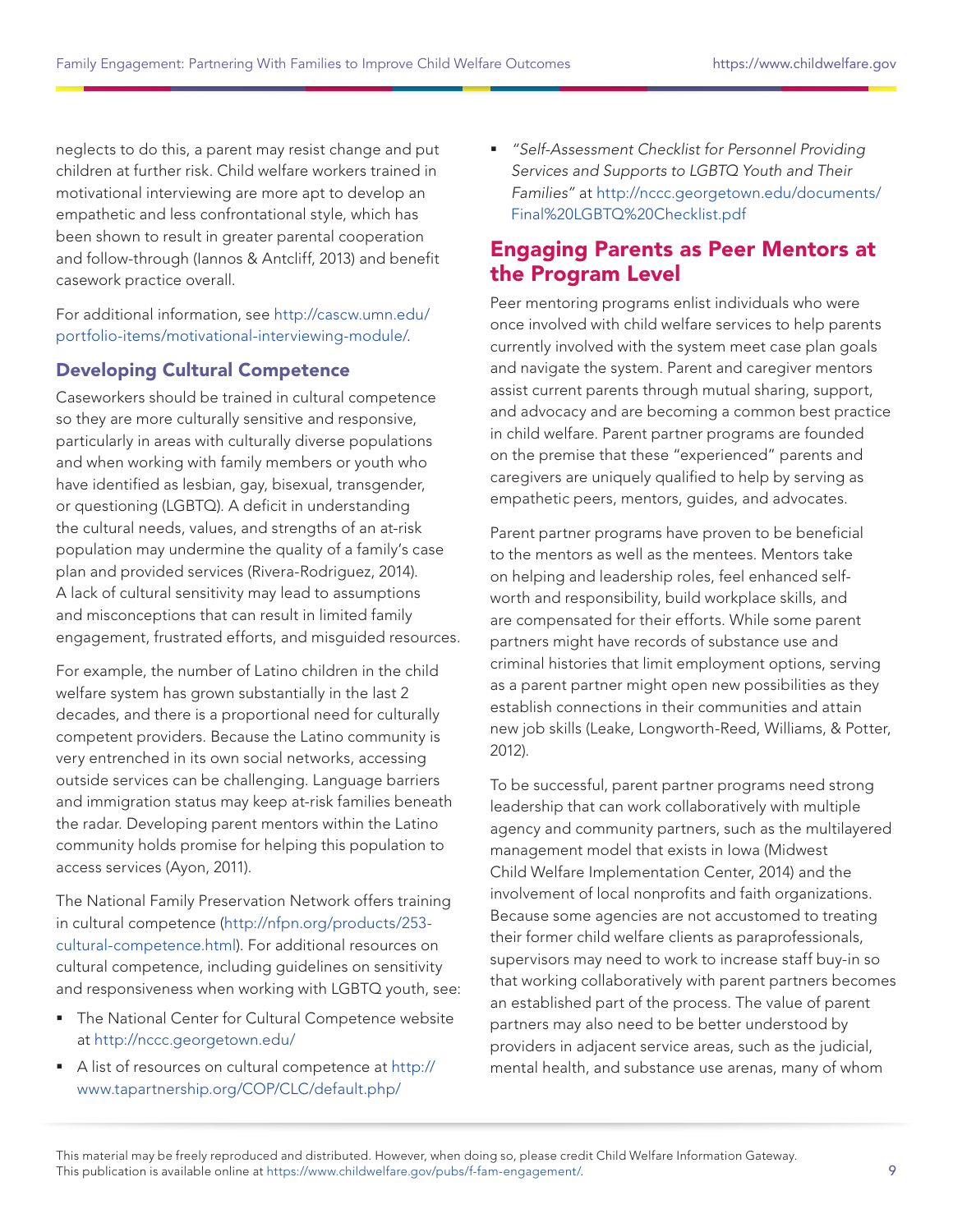may never have worked with former child welfare system clients in paraprofessional roles (Leake, Longworth-Reed, Williams, & Potter, 2012).

#### Parents Helping Parents [Contra Costa County, CA]

The Parents Helping Parents program in Contra Costa County, established over 11 years ago as part of a Systems of Care (SOC) grant, has a detailed professional development plan for each individual employed as a parent partner. Each parent partner has to become competent in understanding county government, agency protocol, confidentiality, required reporting, team decision-making, options available to parents, and how the court process works.

The program participates in foster parent orientations and training, which has been helpful in dispelling any preconceived ideas about who or what "parents" look like or act like, according to Judi Knittel, program supervisor. Contra Costa County has contracted with the local Child Abuse Prevention Council (CAPC) so that parent partners are CAPC employees and eligible for benefits (vacation/ sick time, health insurance, a retirement plan, etc.) that they were not able to access as contract employees.

The Parents Helping Parents program initially engaged the parent at the detention hearing, but is now employing the model in a preventive capacity. Parent partners never officially close a case, so if parents encounter problems, even after their cases are closed, they are encouraged to call their parent partner for assistance.

"....at the conclusion of the SOC grant, the data showed that having a parent partner increased reunification by about 50 percent and reduced recidivism by about 50 percent. The parent partner program has improved our outcomes in these two areas while helping parents to feel heard, respected, and included in case planning. It is a model that worked 10 years ago, and is still working today to achieve permanency for the children of Contra Costa County."

—Judi Knittel, Family Engagement Unit supervisor, Contra Costa County

Both caseworkers and attorneys have found the parent partners to be very helpful in their work and particularly effective in explaining the court process to parents in a way that the attorneys cannot. Judges have also found the support afforded by parent partners to be useful and frequently encourage parents to sign up for the program (J. Knittel, personal communication, January 15, 2016).

An independent evaluation of the Contra Costa program showed that 62 percent of children whose parents were mentored by a parent partner reunified with their parents within 18 months of their removal, compared to 37 percent for those who did not (HHS, 2010).

# Promoting Family Engagement at the Systems Level

Systems-level family engagement occurs with the intentional inclusion of family members who were formerly involved with child welfare services as active participants in systems change activities: encouraging them to advocate for policy changes and serve on decisionmaking boards, inviting them to evaluate child welfare services and programs, employing them as practice advisors and consultants, and recruiting them to conduct trainings and participate in social marketing campaigns (HHS, 2010).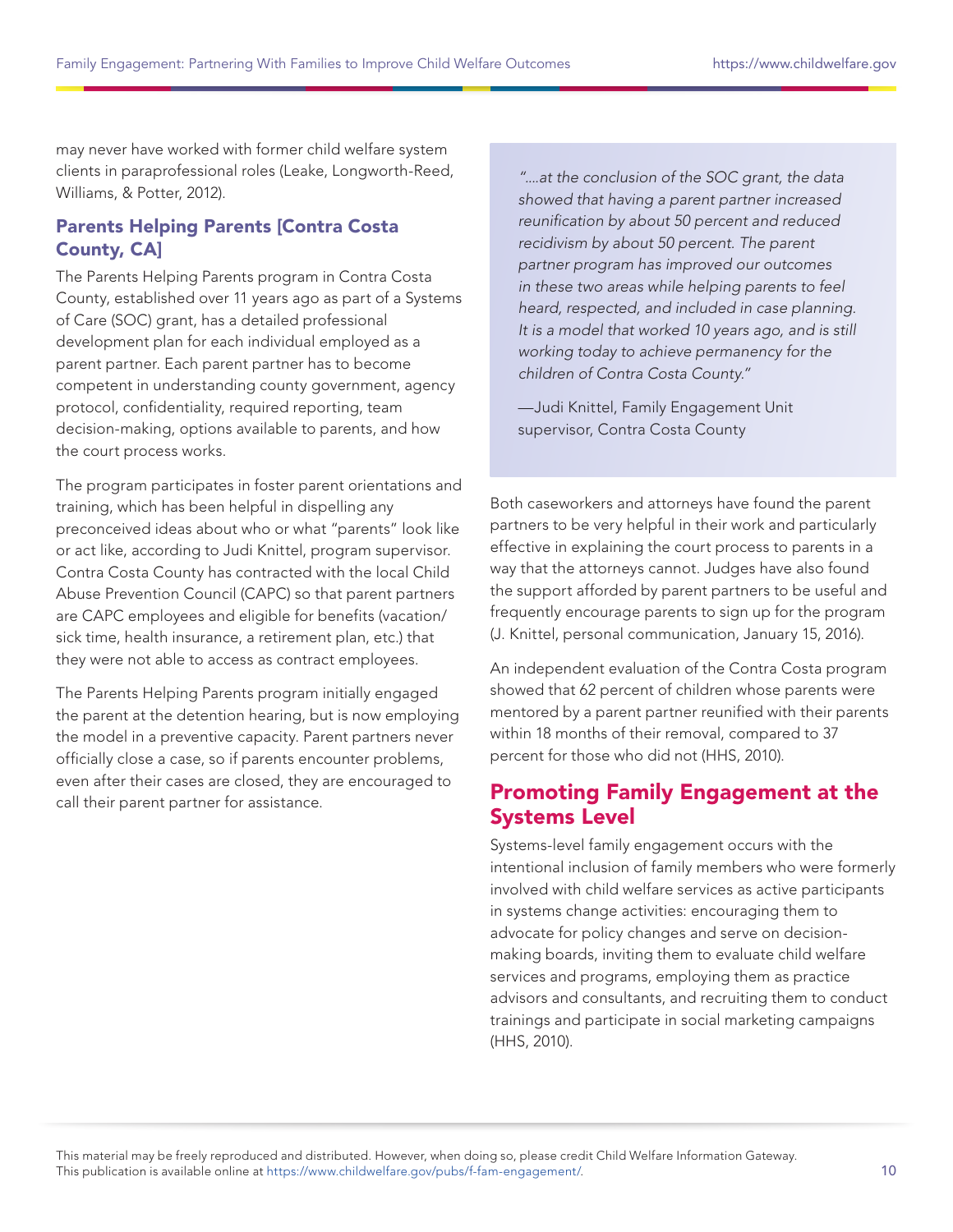Parent partner programs have been particularly instrumental in affecting systems-level change. In Iowa, for instance, birth parents who have been involved with the child welfare system sit on State child welfare boards, attend local meetings, and conduct trainings—and have a considerable impact on providers and child welfare agencies (S. Persons, personal communication, January 20, 2016).

## Partnering With Parents for Systems Change [Iowa]

The Iowa Department of Human Services (DHS) has a sweeping initiative underway to institutionalize parent engagement strategies and inform policy, programs, and practices statewide. The project, Partnering with Parents for Systems Change, includes a major expansion of the State's parent partner mentoring program. Because the initial phase of this program had demonstrated positive outcomes for children and families in its pilot areas, DHS proposed to expand its implementation from six sites covering 16 counties to 21 sites covering 68 counties and finally scaled up its plan to be offered in all 99 of Iowa's counties by 2015. The contract was awarded to Children & Families of Iowa (CFI), an existing human services agency (Midwest Child Welfare Implementation Center, 2014).

According to the Children & Families of Iowa Parent Partner Annual Report for 2014–2015, the majority of families involved with the program are benefiting from the mentoring services, most notably in the areas of being able to "effectively speak up for myself and my family," in feeling comfortable when interacting with DHS and other service providers, and in being able to listen to DHS and other service providers "and understand their concerns with my situation."

The Iowa multilayered parent partner management model includes a State coordinator, a service area coordinator for each Iowa DHS service area, numerous local coordinators for each cluster site around the State, and multiple parent partner roles, including lead parent partner (CFI Annual Report, 2015). The target service population for this program includes parents whose children have been removed from their care and/or those who can only reside with their children under special court-directed circumstances.

The parent program eligibility requirements include the following:

- Must have been reunited with children for at least 1 year (training may begin after 6 months of reunification)
- **Must have had at least 1 year to resolve issues** surrounding termination of parental rights
- Must have a stable and healthy family situation with no current child welfare involvement
- Must have no founded child abuse report since assuming role of parent partner or parent partner in training
- **Must have some flexibility to attend meetings and** facilitate groups
- Must have been substance free for 1 year, if substance use was a protective concern
- **Must participate in all required training**
- Must agree to share personal child welfare experiences with other parents and child welfare staff
- **Must agree to demonstrate appropriate behavior**

The following will disqualify a potential parent partner from entering the program:

- Founded sexual abuse
- Listed on the sex abuse registry
- Convicted in the death of a child

Iowa parent partner duties:

- **Engage families in case planning**
- Maintain connections between parents and children during out-of-home care
- **Share personal experiences to help parents in** their efforts at reunification and provide hope and inspiration
- Assist with reunification goal and/or the development of appropriate alternative permanent plans
- **Provide encouragement, outreach, and support**
- **Collaborate with parent partner team**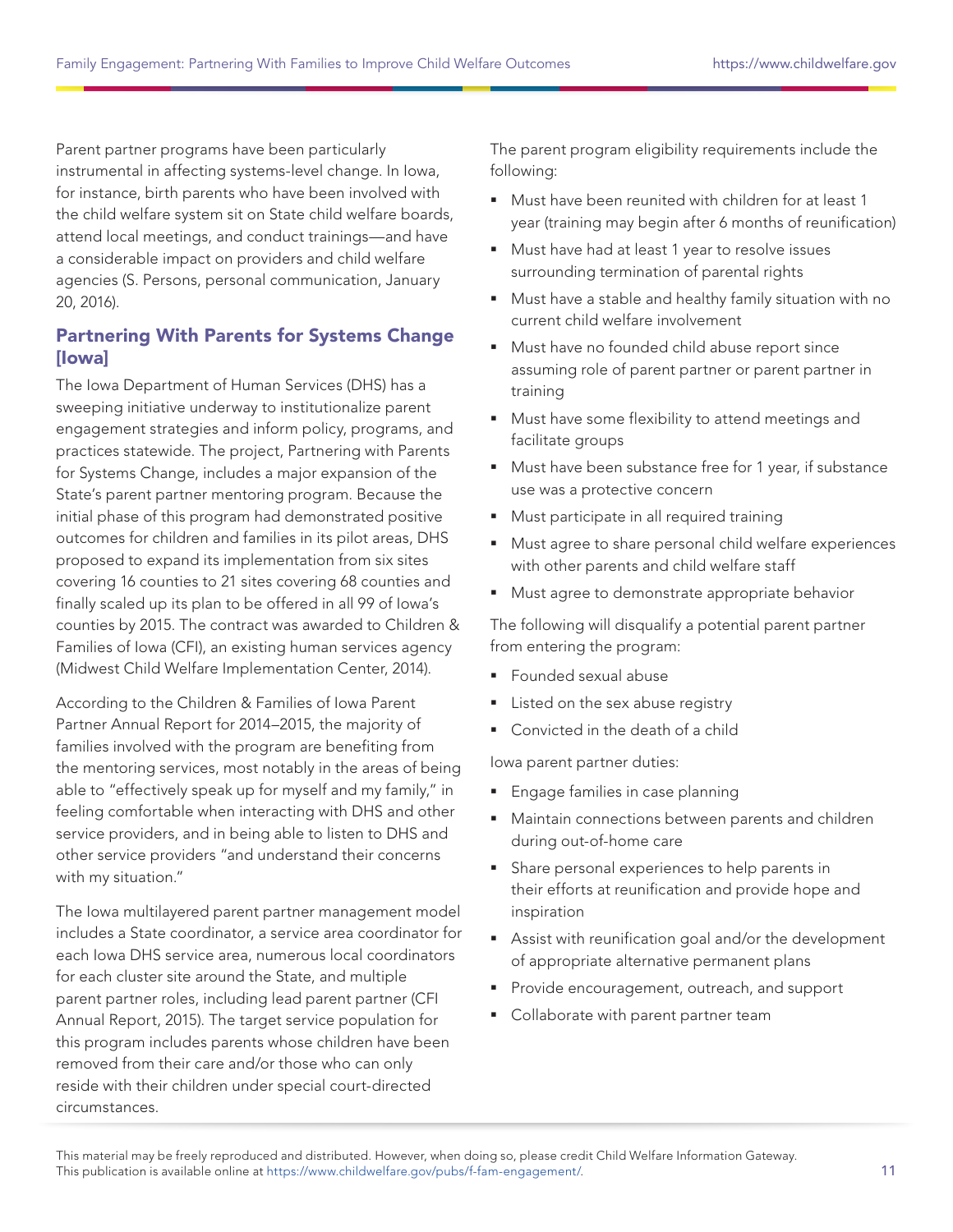Iowa parent partners are compensated for their time and travel and are asked for a minimum 1-year commitment to mentor at least two families. The program provides parent partners clinical support for issues that arise in the provision of services.

Visit the Iowa Parent Partner page at [http://dhs.iowa.gov/](http://dhs.iowa.gov/parent-partners) [parent-partners](http://dhs.iowa.gov/parent-partners).

Agency supervisors can incorporate family voice into policies and procedures by supporting the following best practices:

- **Using family-centered language in policies and other** agency documents
- Creating a family-friendly environment in agency offices
- **Providing supervision, coaching, and training that** encourages family engagement
- **Including family-friendly practice in position descriptions**
- **Engaging families in decision-making processes and in** designing policies and practices
- Assessing whether child welfare information systems support a family-centered approach
- **Including family engagement measures in agency** evaluation and performance measurement
- **Providing caseworkers with the necessary research tools** and other resources to aid in finding and engaging family members
- **Ensuring the availability of materials and service** accessibility for diverse cultural populations
- **Creating an organizational structure with** 
	- **○** Leadership dedicated to family engagement
	- **○** Defined roles for planning and facilitating team decision-making meetings
	- **○** Quality assurance and case review monitoring
	- **○** External assistance as needed
	- **○** Individualized performance review system
	- **○** Systems change initiatives and program improvement plans
	- **○** Identification of service gaps
- **Including parents and youth on agency councils and** boards

For more information about refining agency procedures, see the Child Welfare Information Gateway April 2015 bulletin, Supervising for Quality Child Welfare Practice, available at [https://www.childwelfare.gov/pubPDFs/](https://www.childwelfare.gov/pubPDFs/effective_supervision.pdf) [effective\\_supervision.pdf](https://www.childwelfare.gov/pubPDFs/effective_supervision.pdf).

## Conclusion

There are many ways in which child welfare caseworkers and agencies can engage families, ranging from largescale policy changes to simple changes in daily practice. Fundamentally, though, it requires a paradigm shift in attitude where the family is treated as the expert on its unique situation and encouraged to draw on its specific strengths and resources to ensure more positive longterm outcomes. By reviewing the concepts presented in this issue brief, child welfare professionals can assess how well their own agencies engage families and initiate changes to improve their work in this area.

# Additional Resources

#### Child Welfare Information Gateway

Provides resources on family-centered practice approaches, including information on engaging families in case planning.

#### <http://www.childwelfare.gov/famcentered/>

#### Engaging Families: Making Visits Matter—A Field Guide

Features detailed practice recommendations for family engagement, including steps for working with resistance.

#### [http://muskie.usm.maine.edu/helpkids/PMNetworkDocs/](http://muskie.usm.maine.edu/helpkids/PMNetworkDocs/CPM%20Field%20Guide.pdf) [CPM%20Field%20Guide.pdf](http://muskie.usm.maine.edu/helpkids/PMNetworkDocs/CPM%20Field%20Guide.pdf)

#### Family Engagement Inventory

Website offering information and strategies for infusing family "voice" and strengthening families in the many systems that serve children: child welfare, juvenile justice, behavioral health, early childhood education, and education.

#### <http://www.childwelfare.gov/fei/>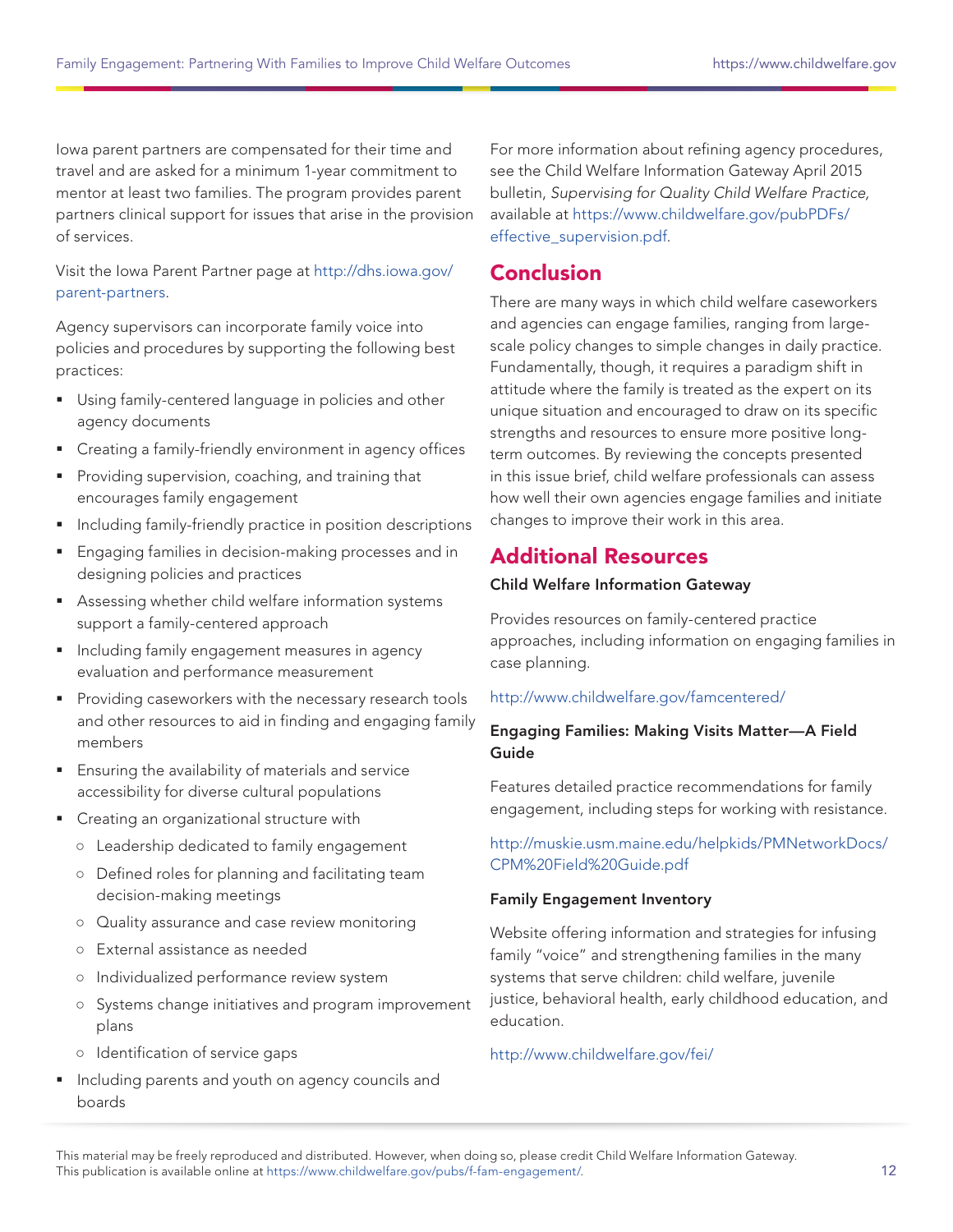# References

- Annie E. Casey Foundation. (2013). Strategies in child welfare: Four approaches to family team meetings. Retrieved from [http://www.aecf.org/m/resourcedoc/](http://www.aecf.org/m/resourcedoc/FourApproachestoFamilyTeamMeetings.pdf) [FourApproachestoFamilyTeamMeetings.pdf](http://www.aecf.org/m/resourcedoc/FourApproachestoFamilyTeamMeetings.pdf)
- Antle, B. F., Christensen, D., Barbee, A. P., & Martin, M. (2008). Solution-based casework: A paradigm shift to effective, strengths-based practice for child protection. Journal of Public Child Welfare, 2, 197–227.
- Ayon, C. (2011). Latino families and the public child welfare system: Examining the role of social support networks. Children and Youth Services Review, 33, 2061–2066.
- Bossard, N., Braxton, A., & Conway, D. (2014). Meaningful family engagement. In G. Mallon & P. Hess (Eds.), Child welfare for the 21st century: A handbook of practices, policies, and programs (pp. 70–85). New York: Columbia University Press.
- Cahalane, H., & Anderson, C. (2011). Family engagement strategies in child welfare practice. In H. Cahalane (Ed.), Contemporary issues in child welfare practice (pp. 39–67). New York: Springer Science+Business Media.
- California State University Monterey Bay, Institute for Community Collaborative Studies. (2014). Report # 1: Differential response and family engagement: Annotated bibliography. Retrieved from [http://mcdss.](http://mcdss.co.monterey.ca.us/reports/downloads/ICCS-DSS-Report1-063014.pdf) [co.monterey.ca.us/reports/downloads/ICCS-DSS-](http://mcdss.co.monterey.ca.us/reports/downloads/ICCS-DSS-Report1-063014.pdf)[Report1-063014.pdf](http://mcdss.co.monterey.ca.us/reports/downloads/ICCS-DSS-Report1-063014.pdf)
- Child Welfare & Supportive Housing Resource Center. (2015). Ensuring family voice while navigating multiple systems: The family team meeting strategy in supportive housing. Retrieved from [http://www.cssp.](http://www.cssp.org/reform/child-welfare/cwshrc/Notes-from-Field-FTM.pdf) [org/reform/child-welfare/cwshrc/Notes-from-Field-](http://www.cssp.org/reform/child-welfare/cwshrc/Notes-from-Field-FTM.pdf)[FTM.pdf](http://www.cssp.org/reform/child-welfare/cwshrc/Notes-from-Field-FTM.pdf)
- Coakley, T., Kelley, A., & Bartlett, R. (2014). Exploring child welfare workers' attitudes and practice with fathers. Journal of Family Strengths, 14(1), 1–17. Retrieved from <http://digitalcommons.library.tmc.edu./jfs/vol14/iss1/11>
- Dawson, K., & Berry, M. (2002). Engaging families in child welfare services: An evidence-based approach to best practice. Child Welfare, 81, 293–317.
- Edwards-Guara, A., Whitaker, D., & Self-Brown, S. (2014). Can social networking be used to promote engagement in child maltreatment prevention programs? Two pilot studies. Western Journal of Emergency Medicine, 15(5), 575–581. doi: 10.5811/ westjem.2014.4.21413
- EPIC 'Ohana, & Hawaii Department of Human Services. (2013). Maintaining connections: The values behind family engagement practices within the child welfare system. Retrieved from [http://epicohana.org/resources/](http://epicohana.org/resources/maintainingconnectionsmanual.pdf) [maintainingconnectionsmanual.pdf](http://epicohana.org/resources/maintainingconnectionsmanual.pdf)
- Florida's Center for Child Welfare. (2013). Florida safety methodology eLearning modules. Retrieved from [http://centerforchildwelfare.fmhi.usf.edu/Training/](http://centerforchildwelfare.fmhi.usf.edu/Training/fsdmm.shtml) [fsdmm.shtml](http://centerforchildwelfare.fmhi.usf.edu/Training/fsdmm.shtml)
- Gladstone, J., Dumbrill, G., Leslie, B., Koster, A., Young, M., & Ismalia, A. (2014). Understanding worker-parent engagement in child protection casework. Children and Youth Services Review, 44, 56–64. Retrieved from [www.sciencedirect.com/science/article/pii/](www.sciencedirect.com/science/article/pii/S0190740914002126) [S0190740914002126](www.sciencedirect.com/science/article/pii/S0190740914002126)
- Hawaii Department of Human Services. (2012). Family connections Hawaii final report. Retrieved from [http://](http://www.familyfinding.org/assets/files/Family%20Connections%20Hawaii%20Final%20Report%2012-31-2012.pdf) [familyfinding.org/uploaded\\_files/fck/files/Family%20](http://www.familyfinding.org/assets/files/Family%20Connections%20Hawaii%20Final%20Report%2012-31-2012.pdf) [Connections%20Hawaii%20Final%20Report%2012-31-](http://www.familyfinding.org/assets/files/Family%20Connections%20Hawaii%20Final%20Report%2012-31-2012.pdf) [2012.pdf](http://www.familyfinding.org/assets/files/Family%20Connections%20Hawaii%20Final%20Report%2012-31-2012.pdf)
- Healy, K., Darlington, Y., & Yellowlees, J. (2011). Family participation in child protection practice: An observational study of family group meetings. Child and Family Social Work, 17(1), 1–12.
- Iannos, M., & Antcliff, G. (2013). The application of motivational interviewing techniques for engaging "resistant families." Retrieved from [https://aifs.gov.au/](https://aifs.gov.au/cfca/publications/application-motivational-interviewing-techniques) [cfca/publications/application-motivational](https://aifs.gov.au/cfca/publications/application-motivational-interviewing-techniques)[interviewing-techniques](https://aifs.gov.au/cfca/publications/application-motivational-interviewing-techniques)